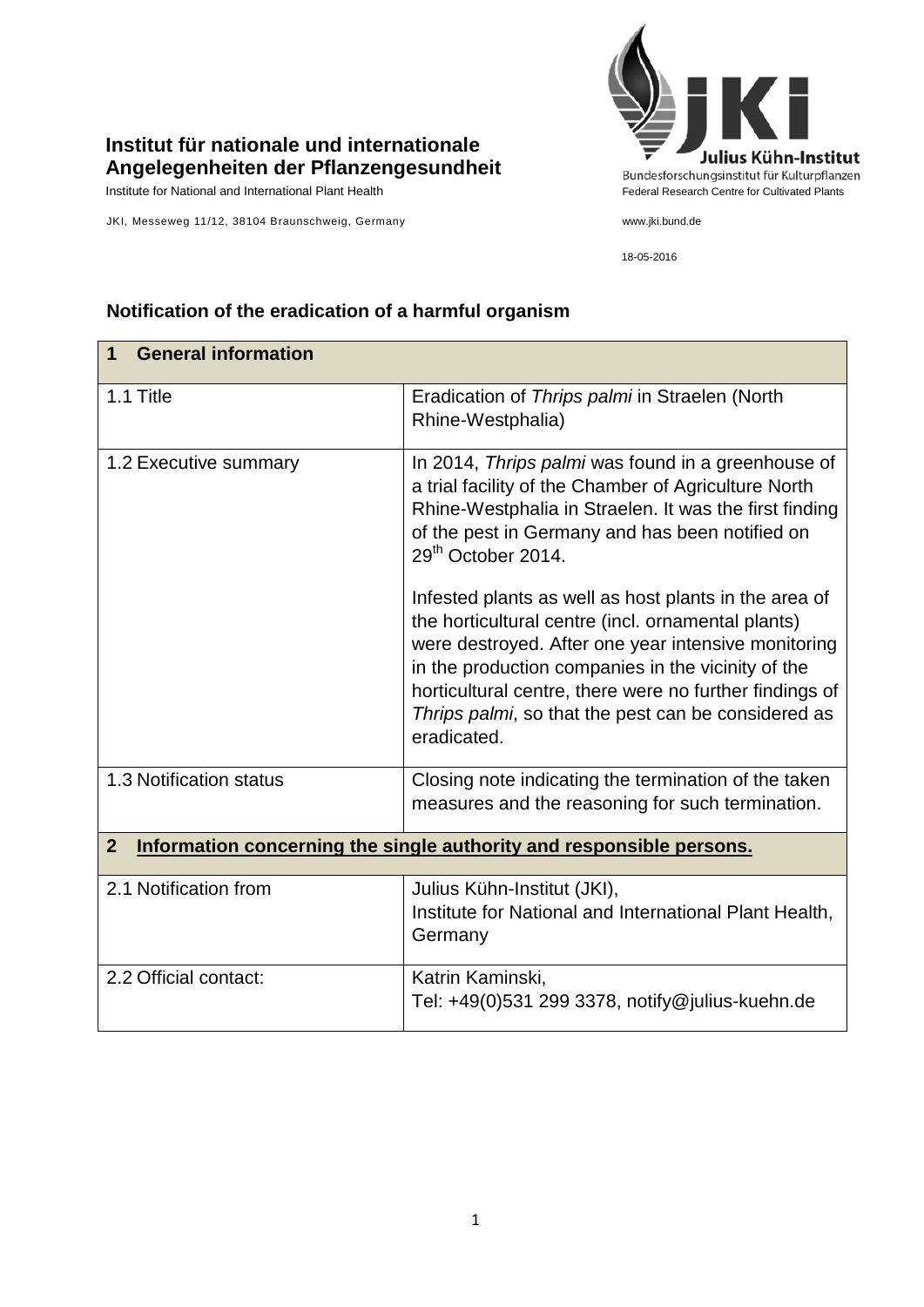| <b>Location</b><br>3                                                                                                                        |                                                                                                                                                                                  |  |
|---------------------------------------------------------------------------------------------------------------------------------------------|----------------------------------------------------------------------------------------------------------------------------------------------------------------------------------|--|
| 3.1 Location                                                                                                                                | Straelen in North Rhine-Westphalia                                                                                                                                               |  |
| <b>3.2 Further information about</b><br>the location                                                                                        | See Fig. 1 and Fig. 2                                                                                                                                                            |  |
| Reason of the notification and the pest status<br>4                                                                                         |                                                                                                                                                                                  |  |
| 4.1 First finding in Germany or<br>in the area                                                                                              | (2) first confirmed appearance of the harmful<br>organism in Germany                                                                                                             |  |
| 4.2 Pest status of the area<br>where the harmful organism<br>had been found present,<br>after the official eradication.                     | absent, eradicated                                                                                                                                                               |  |
| 4.3 Pest status in Germany<br>before the official<br>confirmation of the<br>presence, or suspected<br>presence, of the harmful<br>organism. | absent, no pest records                                                                                                                                                          |  |
| 4.4 Pest status in Germany after<br>the official confirmation of<br>the eradication of the<br>harmful organism.                             | absent, eradicated                                                                                                                                                               |  |
| Finding, sampling, testing and confirmation of the harmful organism.<br>5                                                                   |                                                                                                                                                                                  |  |
| 5.1 How the presence or<br>appearance of the harmful<br>organism was found.                                                                 | (8) Detection of the infestation in the course of the<br>controls of the variants of a scientific trial by<br>employees of the Chamber of Agriculture North<br>Rhine-Westphalia. |  |
| 5.2 Date of finding:                                                                                                                        | 6 <sup>th</sup> October 2014                                                                                                                                                     |  |
| 5.3 Sampling for laboratory<br>analysis.                                                                                                    | In the diagnostic laboratory of the Plant Protection<br>Service Bonn all together 955 tests on Thrips palmi<br>were conducted during the control period.                         |  |
| 5.4 Name and address of the<br>Laboratory.                                                                                                  | Diagnostic laboratory of the Plant Protection<br>Service of the Chamber of Agriculture North Rhine-<br>Westphalia<br>Diagnosis confirmation by the Julius Kühn-Institute         |  |
|                                                                                                                                             |                                                                                                                                                                                  |  |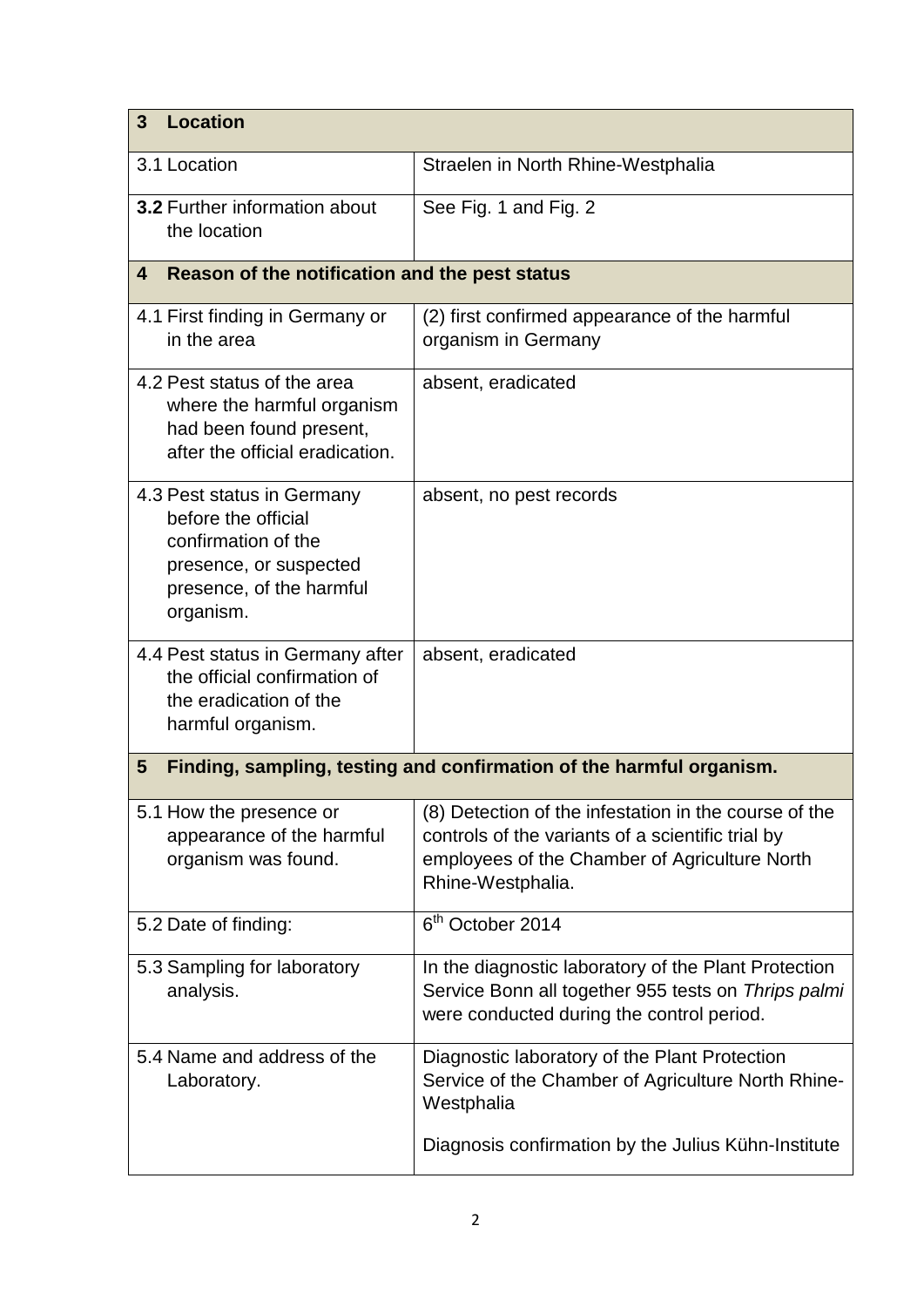| 5.5 Diagnostic method.                                                        | Morphologically (Berlese followed by microscopy),<br><b>PCR</b>                                                                                                                                                                                                                                      |  |
|-------------------------------------------------------------------------------|------------------------------------------------------------------------------------------------------------------------------------------------------------------------------------------------------------------------------------------------------------------------------------------------------|--|
|                                                                               | The diagnostic method was carried out according<br>to ISPM 27.                                                                                                                                                                                                                                       |  |
| 5.6 Date of official confirmation<br>of the harmful organism's<br>identity.   | 24 <sup>th</sup> October 2014                                                                                                                                                                                                                                                                        |  |
| Infested area, and the severity and source of the outbreak in that area.<br>6 |                                                                                                                                                                                                                                                                                                      |  |
| 6.1 Size and delimitation of the<br>infested area.                            | $(1)$ infested area: app. 300 m <sup>2</sup>                                                                                                                                                                                                                                                         |  |
|                                                                               | (2) infested plants: 3,500 pieces                                                                                                                                                                                                                                                                    |  |
|                                                                               | (4) GPS: 06.26437 51.42325                                                                                                                                                                                                                                                                           |  |
| 6.2 Characteristics of the                                                    | (3.1) Greenhouse                                                                                                                                                                                                                                                                                     |  |
| infested area and its vicinity.                                               | In the vicinity of the trial facility within a radius of<br>1,000 m there are two companies producing<br>bedding and balcony plants. Furthermore there is a<br>nursery which is producing under open air<br>conditions succulents and one more company that<br>is producing Paeonien as cut flowers. |  |
| 6.3 Host plants in the infested<br>area and its vicinity.                     | Crops in trial facility and in the producing<br>companies within a radius of 1,000 m:                                                                                                                                                                                                                |  |
|                                                                               | Cyclamen persicum, Saxifraga spp., Dianthus<br>kahori, Primula vulgaris, Lavandula angustifolia,<br>Aubrieta spp., Aquilegia caerulea, Aurinia saxatilis,<br>Rosa spp., Cucumis sativus, Capsicum annuum,<br>Brassica spp., Solanum lycopersicum                                                     |  |
| 6.4 Infested plant(s), plant<br>product(s) and other<br>object(s).            | Cyclamen persicum                                                                                                                                                                                                                                                                                    |  |
| 6.5 Vectors present in the area.                                              | $\blacksquare$                                                                                                                                                                                                                                                                                       |  |
| 6.6 Severity of the outbreak.                                                 | The infestation with Thrips palmi was limited to one<br>greenhouse. App. 30 % of the plants showed<br>symptoms on the flowers. In the other<br>greenhouses and in the surroundings no Thrips<br>palmi was detected.                                                                                  |  |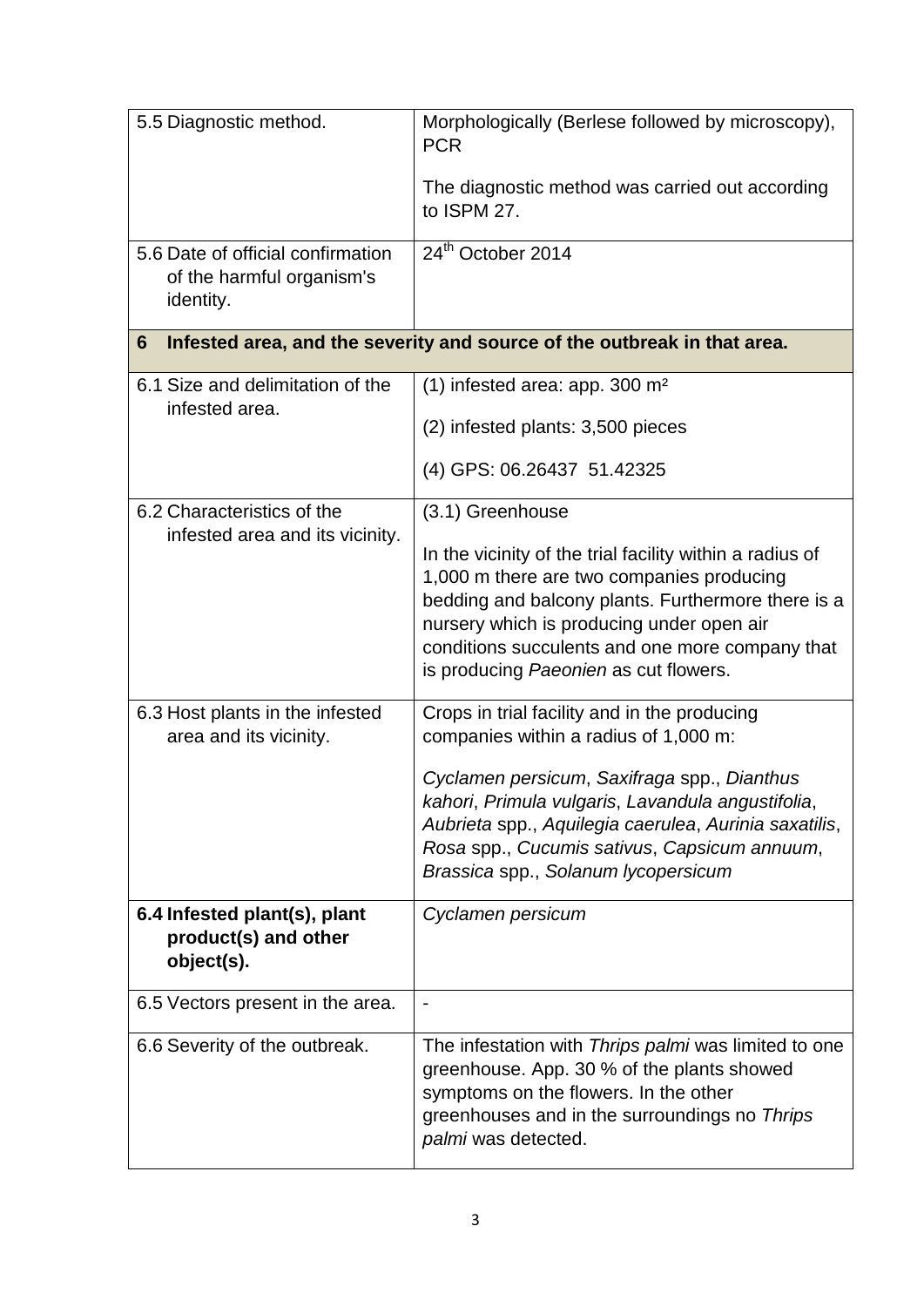| 6.7 Source of the outbreak.                               | The Cyclamen were produced from seed at the<br>trial facility. In the trial facility a manifold of sources<br>is possible for the introduction of the pest. This<br>applies for the different trials as well as for visitor<br>groups, presentations, deliveries of plants and<br>general public traffic. Thus no distinct origin of the<br>pest can be identified.                                                                                                                                                                   |  |
|-----------------------------------------------------------|---------------------------------------------------------------------------------------------------------------------------------------------------------------------------------------------------------------------------------------------------------------------------------------------------------------------------------------------------------------------------------------------------------------------------------------------------------------------------------------------------------------------------------------|--|
| <b>Official phytosanitary measures.</b><br>$\overline{7}$ |                                                                                                                                                                                                                                                                                                                                                                                                                                                                                                                                       |  |
| 7.1 Adoption of official<br>phytosanitary measures.       | (1) Official phytosanitary measures in the form of<br>chemical, biological or physical treatment have<br>been taken                                                                                                                                                                                                                                                                                                                                                                                                                   |  |
|                                                           | - Removal and destruction of all plants in the<br>greenhouse facilities of the trial facility in Hans-<br>Tenhaeff-Str. 40-42, 47638 Straelen.                                                                                                                                                                                                                                                                                                                                                                                        |  |
|                                                           | - Destruction of all plants in the interior<br>landscaping of the trial facility.                                                                                                                                                                                                                                                                                                                                                                                                                                                     |  |
|                                                           | - Disposal of the plants in lockable containers as<br>well as the destruction of the plants in a suitable<br>garbage incineration plant.                                                                                                                                                                                                                                                                                                                                                                                              |  |
|                                                           | - The disposal of all plant material from the<br>greenhouse facilities was followed by a 70-days<br>quarantine period at 16 °C air temperature.                                                                                                                                                                                                                                                                                                                                                                                       |  |
|                                                           | - Subsequent to this quarantine period the efficacy<br>of the measures was checked by means of<br>suitable trap plants (Helianthus annuus) as well as<br>yellow and blue sticky traps. The monitoring of<br>Thrips palmi was conducted until the completion of<br>the quarantine period in the greenhouses at the<br>trial location and the surroundings. An examination<br>of all crops in the trial facility was conducted bi-<br>weekly. All crops in the horticultural companies in a<br>radius of 1,000 m were examined monthly. |  |
|                                                           | - Until the completion of the quarantine measures<br>at the end of the 70-days-period no trainings and<br>information activities with external visitors were<br>allowed in the area of the horticultural centre<br>Straelen.                                                                                                                                                                                                                                                                                                          |  |
| 7.2 Date of adoption of the<br>official phytosanitary     | 31.10.2014: Order to destroy all infested plants.                                                                                                                                                                                                                                                                                                                                                                                                                                                                                     |  |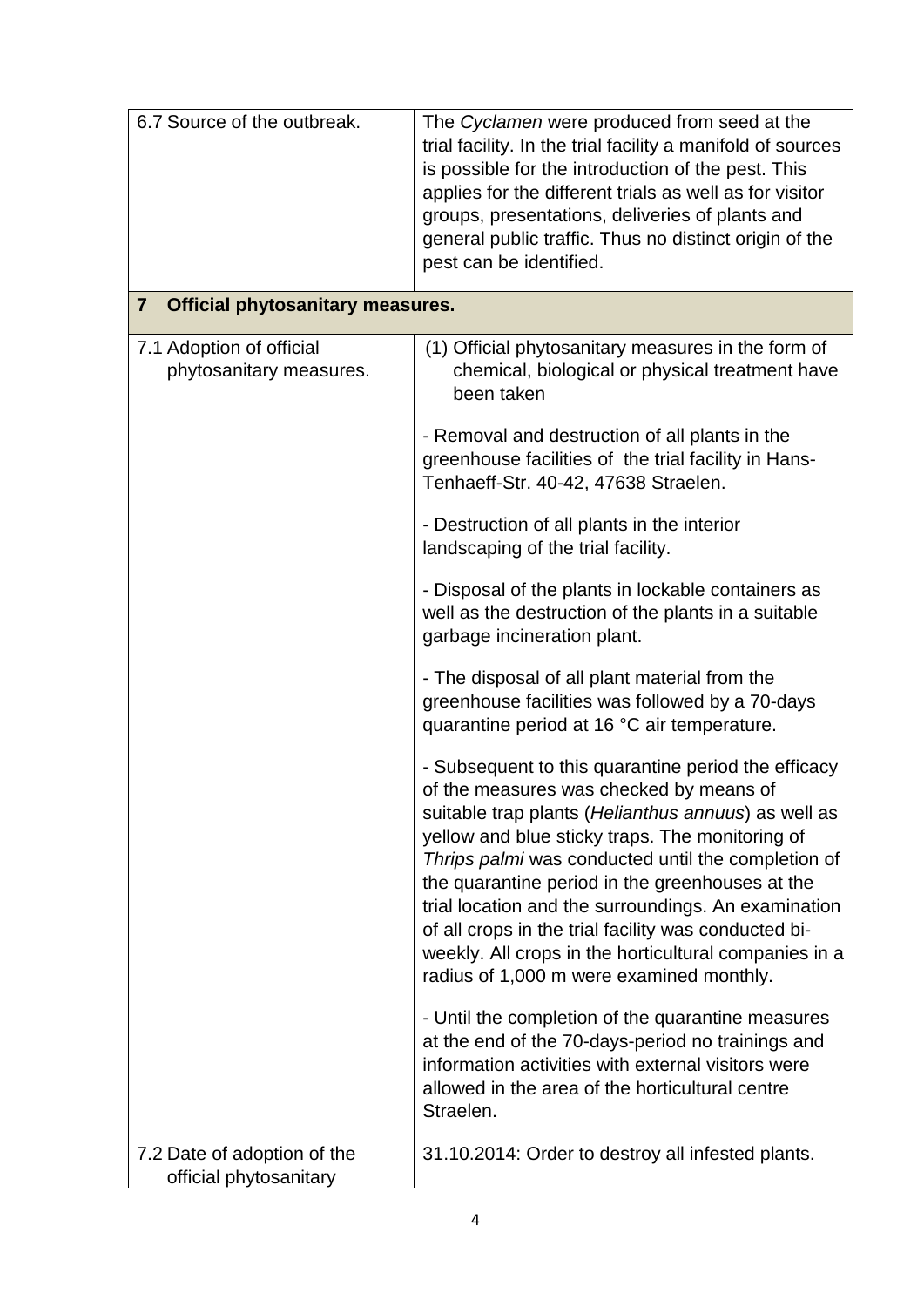| measures.                                                                            | 27.11.2014: Order to destroy all host plants in the<br>area of the horticultural centre Straelen (including<br>all ornamental plants in the premises) as well as<br>the order of a 70-days quarantine period with the<br>prohibition to cultivate plants in the horticultural<br>centre.<br>11.02.2015: Abolishment of the quarantine period |
|--------------------------------------------------------------------------------------|----------------------------------------------------------------------------------------------------------------------------------------------------------------------------------------------------------------------------------------------------------------------------------------------------------------------------------------------|
|                                                                                      |                                                                                                                                                                                                                                                                                                                                              |
| 7.3 Identification of the area<br>covered by the official<br>phytosanitary measures. | 300 m <sup>2</sup> greenhouse compartment with infested<br>plants<br>2.5 ha total area of the horticultural centre (incl.<br>$\overline{\phantom{a}}$<br>greenhouses, office premises and<br>surroundings)<br>1,000 m radius around the horticultural centre<br><b>Straelen</b>                                                              |
| 7.4 Objective of the official<br>phytosanitary measures.                             | (1) Eradication                                                                                                                                                                                                                                                                                                                              |
| 7.5 Measures affecting the<br>movement of goods.                                     | (1) Measures do not affect import or movement<br>within the Union of goods.                                                                                                                                                                                                                                                                  |
| 7.6 Specific surveys.                                                                | Intensive control/monitoring has been taken from<br>February 2015 until February 2016 on the<br>presence of Thrips palmi in all horticultural<br>companies and the associate vegetation in a<br>radius of 1,000 m around the horticultural centre<br>Straelen.                                                                               |
| 8<br><b>Pest risk</b><br>analysis/assessment                                         | Pest risk analysis is not required (harmful<br>organism is listed in Annex I AI of Directive<br>2000/29/EC)                                                                                                                                                                                                                                  |
| Links to relevant websites,<br>9<br>other sources of<br>information.                 |                                                                                                                                                                                                                                                                                                                                              |